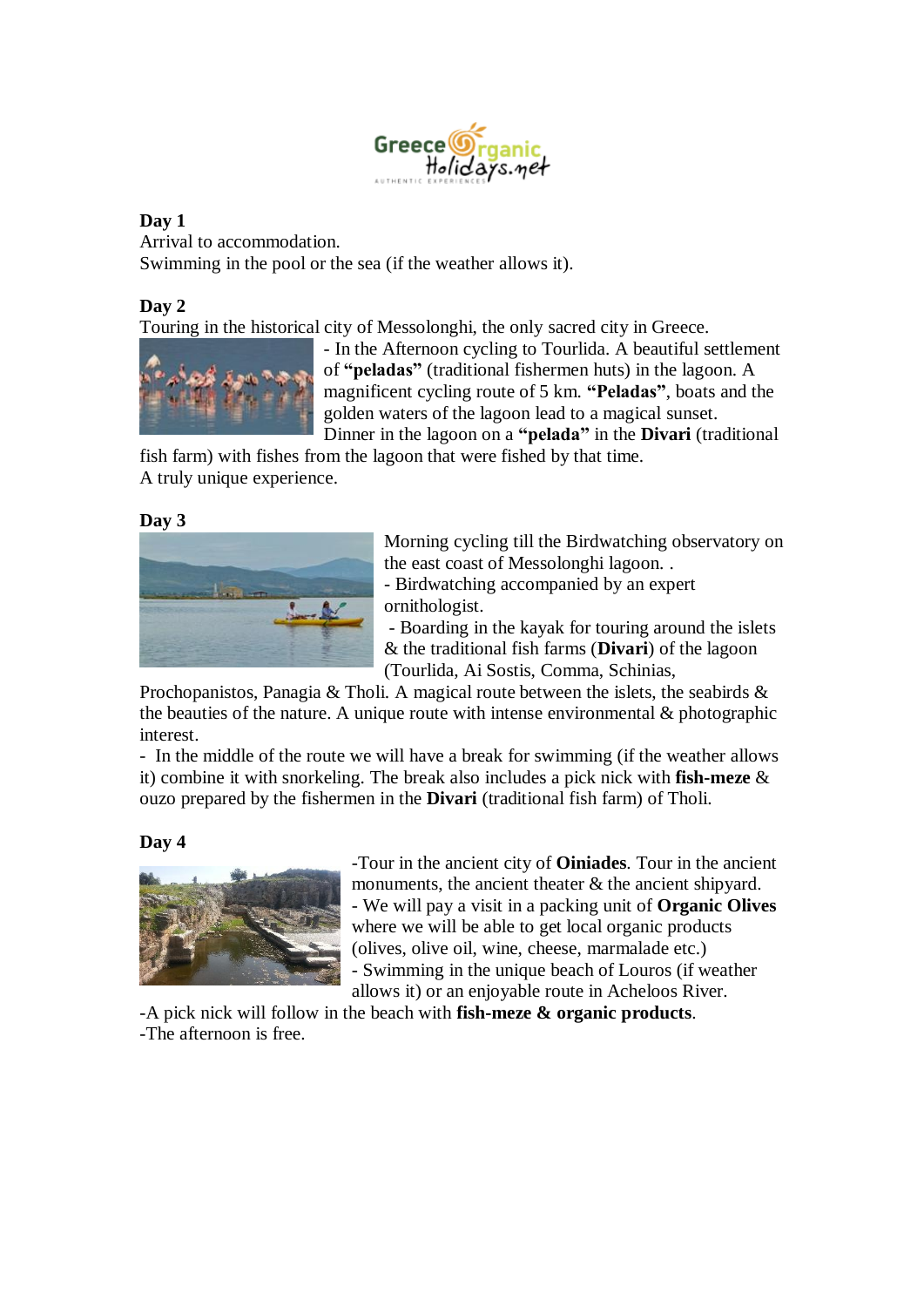

- Tour in the ancients cities of **Pleurona** & **Kalydona**, tour in the ancient monuments & the ancient theater.

- **Fishing** with traditional boat & training to traditional ways of fishing of the region & of course swimming (if the weather allows it). - Evening **cooking lesson** for the making of

traditional food & **fish-meze**. It will follow dinner with B.B.Q & Greek music in the garden of the lodging.

#### **Day 6**



A visit in the unique beauty port & the town of Nafpaktos.

Departure.

| <b>Prices (Euro/Person)</b>          |             | B<br><b>Season</b> |             |             | Season A     |      |  |
|--------------------------------------|-------------|--------------------|-------------|-------------|--------------|------|--|
|                                      | Two         | <b>Three</b>       | Four        | Two         | <b>Three</b> | Four |  |
|                                      | <b>beds</b> | <b>beds</b>        | <b>beds</b> | <b>beds</b> | <b>beds</b>  | beds |  |
| <b>Accommodation in Bungalows</b>    | room        | room               | room        | room        | room         | room |  |
| I) Transportation with you own       |             |                    |             |             |              |      |  |
| vehicle                              | 297         | 272                | 257         | 322         | 287          | 267  |  |
| II) Transportation with our vehicle. |             |                    |             |             |              |      |  |
| Includes all transportations (Pickup |             |                    |             |             |              |      |  |
| from -transportation to airport)     | 397         | 372                | 357         | 447         | 412          | 392  |  |

**Season Α:** July & August

**Season Β:** March, April, May, June, September until December

**In the price (I) are included**  $\Rightarrow$  **<b>Five overnights** in a family bungalow in one of the below units, breakfast with organic products, two dinners, the **fish-meze** & the organic products for the pick nick, bikes & cycling equipment, Fish boats, Sea Kayak with the proper equipment  $\&$  the guides, the fishing  $\&$  the birdwatching, binoculars for the bird watching, mask, snorkel, flippers, Civil liability insurance, plus taxes. **In the price (ΙΙ) are included** =>All the above, all the transportations (Pickup from airport, daily transportations according the program, transportation to airport) **Accommodation Units: 1) Socrates Organic Village-Wild Olive**

# **2) Evinos Garden**

 **3) Socrates Organic Village-Kryoneri**

#### **Day 5**